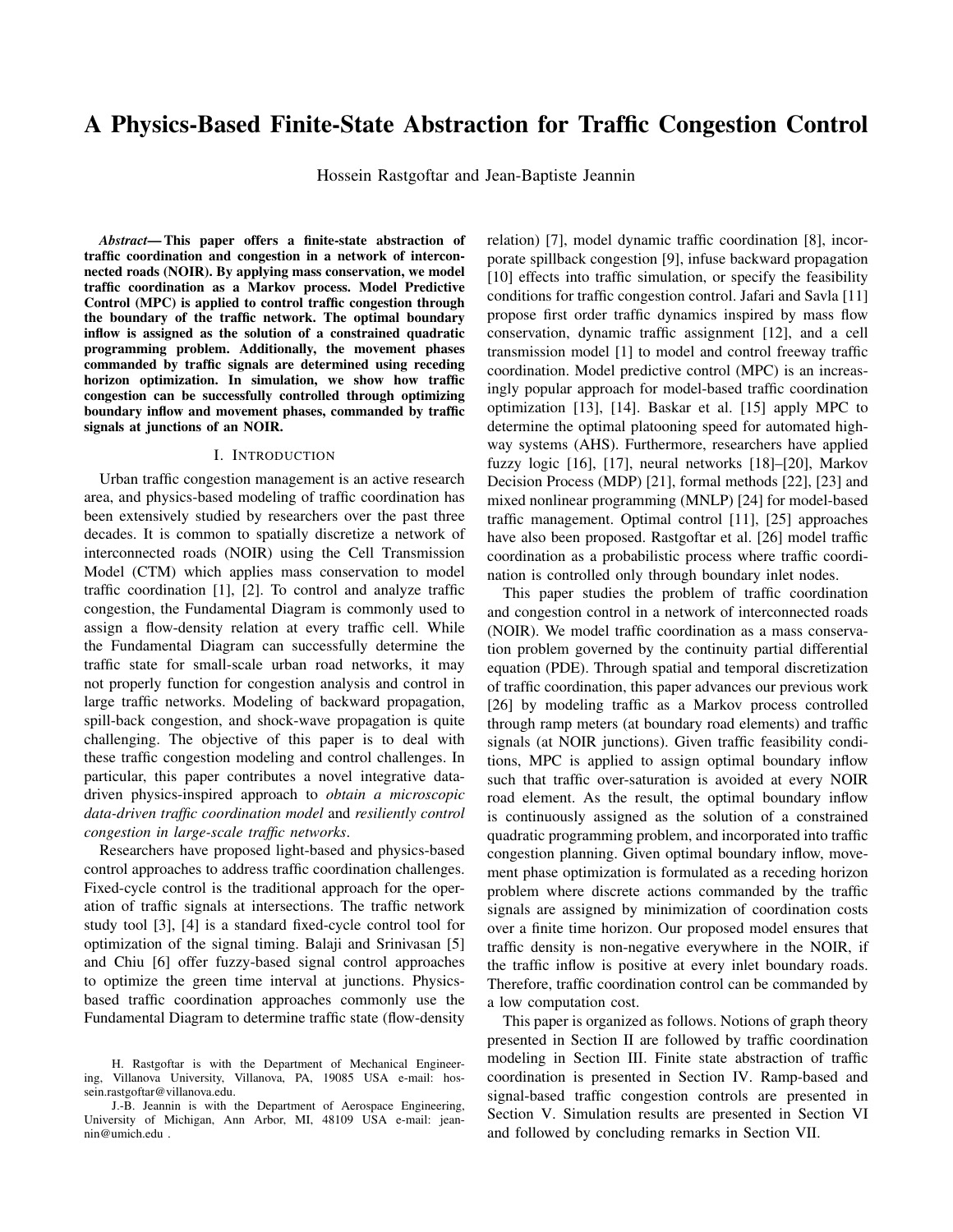### II. GRAPH THEORY NOTIONS

Consider a NOIR with  $\lt$  junctions defined by set  $W =$ f1- $-\leq$ g. An example of such a NOIR is shown in Fig. 1 (a). NOIR roads are identified by set  $\vee$  where  $82 \vee \cdot$ is the index number of a road directed from an upstream junction to a downstream junction. Set  $\vee$  can be partitioned into a set of inlet boundary roads  $\vee_{\beta}$  and a set of non-inlet roads V such that

$$
\bigvee \cdot = \bigvee_{\beta=} \bullet \bigvee \cdot \tag{1}
$$

We also define a single "Exit" road defined by singleton V . Note that the "Exit" road does not represent a real road element (See Fig. 1 (a)); it is defined to model traffic coordination by a finite-state Markov process. We spatially discretize the NOIR using graph  $G<sup>1</sup> \vee F<sup>o</sup>$  with node set  $V = V' \quad V$  and edge set  $E \quad V \quad V$ . Note that the nodes of graph G are the roads of our NOIR, and subsequently we use "road" and "node" interchangeably. Graph G is directed and the edge set E hold the following properties:

- 1) Traffic flow is directed from road  $\ell$ , if  $\ell \ell^p \geq \epsilon$ .
- 2) Real roads defined by set  $\vee$  are all unidirectional. Therefore,  $9-80^\circ$  8 E, if  $18-80^\circ$  2 E.

Given graph  $G^1V - E^0$ , global in-neighbor, global outneighbor, inlet boundary nodes, non-inlet nodes, and "Exit" node are formally defined as follows:

**Definition 1.** Given edge set  $E$ , the global in-neighbors of road  $\ell$  are defined by set

$$
I_{\mathcal{B}} = f \mathcal{I} 2 \vee \cdots 1 \mathcal{I} - \mathcal{E} 2 E g \tag{2}
$$

Definition 2. Given edge set E, the global out-neighbors of road  $\ell$  are defined by set

$$
O_{\theta} = f \theta 2 \vee : \theta \cdot \theta^{\circ} 2 \text{ Eg} \cdot \tag{3}
$$

Definition 3. Inlet boundary roads have no in-neighbors at any time, and they are formally defined by set

$$
\bigvee_{\mathcal{B}} = f \mathcal{B} \, 2 \, \bigvee \cdot : I_{\mathcal{B}} = \, ; \, \wedge \bigcirc_{\mathcal{B}} \, < \, ; \, g \cdot \tag{4}
$$

Definition 4. Non-inlet roads have at least one in-neighbor and one out-neighbor at any time, and they are formally defined by set

$$
\bigvee = \bigvee \cdot \, \cap \bigvee_{\beta=}^{\bullet} \, \bullet \qquad \qquad (5)
$$

Definition 5. The "Exit" node is formally defined as follows:

$$
\bigvee = f \circ 2 \vee : I_{\mathcal{S}} < \bigcirc^{\wedge} O_{\mathcal{S}} = g \tag{6}
$$

where we assume that  $\vee$  is a singleton.

Without loss of generality, inlet boundary nodes are indexed from 1 through  $\#_{\theta=}$ , non-inlet roads are indexed from  $\#_{\mathcal{B}^=}$ , 1 through  $\#$ , and the "Exit" node is indexed by  $\#$ , 1. Therefore  $\bigvee_{\beta=}$  = f1-  $-\#_{\beta=}$   $\bigvee$  = f $\#_{\beta=}$  1-  $-\#$ g, and  $V = f \#$ , 1g define the inlet, non-inlet, and "Exit" nodes, respectively.

The NOIR shown in Fig. 1 contains 53 unidirectional "real" roads identified by set  $\vee$  = f1- -53q and a virtual "Exit" node identified by set  $\vee$  = f54g, i.e.  $\vee$  =  $\vee$  $\vee$  . Note that roads 9-  $-17.2 \text{ V}$   $\vee$  are in-neighbors to the "Exit" node  $54.2 \vee$ , as represented by the dotted lines. Thus

$$
I_{54} = f9 - -17g \cdot
$$

Inlet nodes are identified by  $\forall_{\beta} = f1 - -8g$  and  $\forall =$ f9– –53g defines all non-inlet roads.



Fig. 1: (a) Example NOIR with 53 unidirectional roads. (b) Three possible movement phases at junction 10 2 W.

Movement Phase Rotation: At each intersection, we define *movement phases* representing the different possible configurations of traffic light states at that intersection or, equivalently, the different possible paths that are allowed at that intersection. For instance, in the example of Fig. 1, intersection number 10 has three lights – at the ends of roads 33, 35 and 50 – and three different movement phases:

the first movement phase  $_{-10-1}$  corresponds to a green light at the end of road 50, and red lights at the ends of roads 33 and 35; equivalently, cars are allowed to circulate from road 50 to roads 34, 13 or 36, and no other circulation is allowed;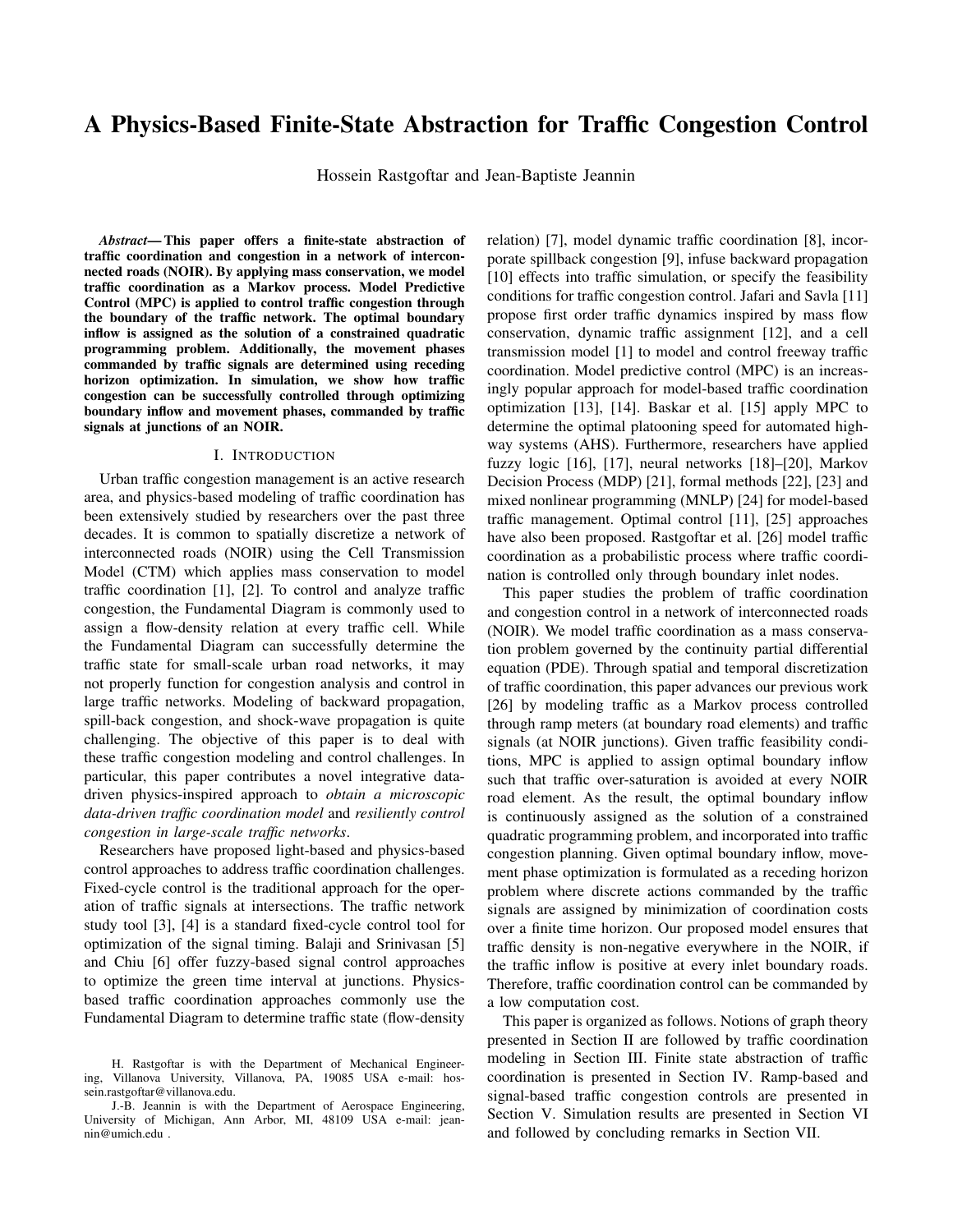the second movement phase  $_{-10-2}$  corresponds to a green light at the end of road 35, and red lights at the end of roads 33 and 50; cars are only allowed to circulate from road 35 to either road 13 or 36;

the third movement phase  $_{-10-3}$  corresponds to a green light at the end of road 33, and red lights at the end of roads 35 and 50 to be red; cars are only allowed to circulate from road 33 to either road 13 or 34.

Those three movement phases define the three possible configurations of the lights at intersection number 10, and over time the lights of intersection 10 alternatively go over those movement phases.

Formally, let  $\mathcal{M}_{g=0}$   $\vee$  define incoming roads and  $M_{\geq 0}$   $\ell_{\geq 0}$   $\vee$  define outcoming roads at junction  $92 \text{ W}$ . Every junction  $92 W$  is associated with  $\gamma$  movement phases that can be commanded by the traffic signals. The set  $g_{\varphi}$ :  $M_{g_{\varphi}}$ ,  $M_{\varphi}$ ,  $g_{\varphi}$  E is the :-th movement phase commanded at junction  $92 \text{ W}$  where  $\therefore$  = 1-  $\therefore$  9. Movement phases at junction  $92 \text{ W}$  are defined by finite set  $\theta$ as follows:

$$
g = \sum_{\substack{j=1 \ j \neq j}}^{\bullet} g_{-j} g_{-j} = f_{-j} g_{-j} - \cdots - g_{-j} g_{-j} \tag{7}
$$

where  $9.2 \text{ W}$  and  $\therefore$  = 1-  $\therefore$   $\theta$ . Note that  $\theta$  is a set of subsets of edge set E, i.e., is contained in the powerset of E. We can define

$$
= 1 \qquad \qquad < \qquad \qquad (8)
$$

as the set of all possible movement phases across the NOIR. Transitions of movement phases are cyclic at every junction  $92 \text{ W}$ , and defined by cycle graph  $C_9$   $9 - 9$  with node set  $\theta$  and edge set

$$
g = 9-1-9-2 - 9-3 = -9-3 = -9-3 = -9-3 = -9-1
$$
 (9)

Intuitively, first  $_{9.1}$  is the active movement phase defining the current traffic light states and equivalent authorized paths at junction  $9.2 \text{ W}$ ; then the active movement phase is switched to  $\angle$  9.2, then to  $\angle$  9.3,..., then to  $\angle$  9. $\degree$ , then back to  $_{9-1}$  to restart the cycle.

Fig. 1 (b) shows all possible movement phases at junction 10 2 W of the NOIR shown in Fig. 1 (a), where  $W = f1 - -13g$  defines the junctions. The incoming and outcoming roads are defined by set  $M_{8-10}$  = f33-35-50g and  $M_{>0.010}$  = f13-34-36g, respectively. There are three movement phases  $_{-10-1}$  = f<sup>1</sup>50-34<sup>o</sup>-150-13<sup>o</sup>-150-36<sup>o</sup>g E,  $_{-10-2}$  = f<sup>1</sup>35-13<sup>o</sup>-<sup>1</sup>35-36<sup>o</sup>g E, and <sub>-10-1</sub> = f<sup>1</sup>33-13<sup>o</sup>-<sup>1</sup>33-34<sup>o</sup>g E. Note that U-turns are disallowed at every junction of the Example NOIR shown in Fig. 1.

Movement Phase Activation Time: It is assumed that movement phase  $-9$ -:  $2 \neq ($ : = 1-  $-\rightarrow$   $9)$  cannot be active more that  $j_{1-9}$  time steps, where  $j_{1-9}$  2 N is equivalent to  $j_{1-9}$  ) seconds, and ) is a known constant time step interval. Because movement rotation is cyclic at every junction  $92 \text{ W}$ , we define the *maximum activation time* )<sub> $1.9$ </sub> for every movement phase at NOIR junction  $92 \text{ W}$ . Define  $\int$  as the activation time of a movement phase at junction  $92 \text{ W}$ , where  $\frac{1}{9}$ ,  $\frac{1}{9}$ . Note that  $\frac{1}{9}$  is independent of index :  $2 f1 - \frac{9g}{9}$  and is counted from the start time of a movement phase  $_{-9}$  at junction  $92 \text{ W}$ . Given  $\frac{1}{9}$  and  $\frac{1}{1}$   $_{-9}$ , we define *activation index*

92 W - 
$$
g_{\theta} = \frac{y_{\theta}}{y_{1-\theta}}
$$
 2 f0-1g

at every intersection  $92 \text{ W}$ , where bc denotes the floor function. Because  $\int$   $\int$   $\int$   $\int$   $\int$   $\int$   $q$   $q$  2 f0-1q is a binary variable assigning whether the active movement phase must be overridden or not. If  $g_\ell = 0$ , the current movement  $g_{\ell}$ :  $(z = 1 - \frac{1}{2} \cdot \frac{9}{2} \text{ W})$  can still remain active. Otherwise, the active movement phase is overridden and the next movement phase must be selected.

The network movement phase is denoted by  $=$  $\frac{1}{2}$ –  $\frac{1}{2}$  –  $\frac{1}{8}$  –  $\frac{1}{8}$  –  $\frac{1}{8}$  –  $\frac{1}{8}$  –  $\frac{1}{8}$  9 and 9 2 W. We define the switching communication graph  $G^{-1}V$ - $E^{-0}$  to specify the inter-road connection under movement phase  $\overline{\phantom{a}}$  2, where E\_ E defines the edges of graph G\_. Per movement phase definition given in (7),  $E_{-} = \left[\begin{array}{c} 2 \\ 1 \end{array}\right]$  = 1  $\left[\begin{array}{c} 1 \\ -1 \end{array}\right]$ . In-neighbors and outneighbors of road (or Exit node)  $82 \vee$  is defined by the following sets:

$$
\theta
$$
 2 V - 2 - 1 $\theta$  - 5 f 2 V · 19- $\theta$  2 E\_g - (10a)

$$
\theta
$$
 2 V - 2 - O <sub>$\theta$ -</sub> = f  $\theta$  2 V :  $1\theta$ - $\theta$  2 E\_g (10b)

Given the above definitions, for any  $\begin{array}{ccc} 2 \\ 3 \\ -1 \end{array}$  |  $\begin{array}{ccc} 1 \\ 8 \\ 1 \end{array}$  and  $O_{\ell}$   $O_{\ell}$ , thus:

- 1) for every  $2$ , in-neighbor set  $|_{g_-} =$ ; if  $82 \sqrt{g_-}$ ;
- 2) for every  $2 \cdot$ , out-neighbor set  $O_{\theta-} =$ ; if  $\theta \cdot 2 \vee \theta$ .

## III. TRAFFIC COORDINATION MODEL

We use the mass conservation law to model traffic at every NOIR road element  $\ell_2 \vee$ . Let  $d_{\ell}$ ,  $H_{\ell}$ , and  $I_{\ell}$  denote traffic density, traffic inflow, and traffic outflow at every road element  $82 \vee$ . Traffic dynamics governed by mass conservation is:

$$
d_{\theta}^{-1} : \ {}_{\circ} \mathbf{1}^{\circ} = d_{\theta}^{-1} : \ {}_{\circ} \ {}_{\circ} H_{\theta}^{-1} : \ {}_{\circ} \ {}_{\theta}^{-1} : \ {}_{\circ} \ . \tag{11}
$$

where

$$
I_{g}^{-1} : S = \begin{cases} 2g^{-1} - 2g^{-1} \cdot S & \text{if } 2 \vee \cdot S = 2 \\ 2g^{-1} \cdot S & \text{if } 2 \vee \cdot S = 2 \\ 2g^{-1} \cdot S & \text{if } 2 \vee \cdot S = 2 \end{cases}
$$
 (12a)

$$
H_{g}^{-1} : \circ = \bigotimes_{g_{2|g_{-}}}^{g_{1}:0} g_{g_{-}g_{-}^{-1} \circ f_{g_{1}:0}} g_{2} \vee_{g_{g_{-}}} g_{2} \vee \dots \vee_{g_{s}^{-1}} g_{2}
$$
\n
$$
g_{2} \vee_{g_{-}} g_{2} \vee \dots \vee_{g_{s}^{-1}} g_{2}
$$
\n
$$
(12b)
$$

and inflow  $H_8$  0 at road element  $82 \vee_{8}$  has the following properties:

- 1) If  $8 \frac{2}{9}$ ,  $H_8 = D_8$  can be controlled by a ramp meter.
- 2) If  $82 \vee$ ,  $38 \circ$  0 is given as a non-zero-mean Gaussian process.

Note that  $3_{\beta}$  is uncontrolled at road element  $\beta$  2  $\vee \cdot$  n  $\vee_{\beta}$ . Variable  $?8^1$ <sup>o</sup> 2 »0-1<sup>1</sup> is the traffic outflow probability, and  $\mathcal{Q}_{8-9}$ <sup>1</sup><sup>o</sup> is the outflow fraction of road element 9 directed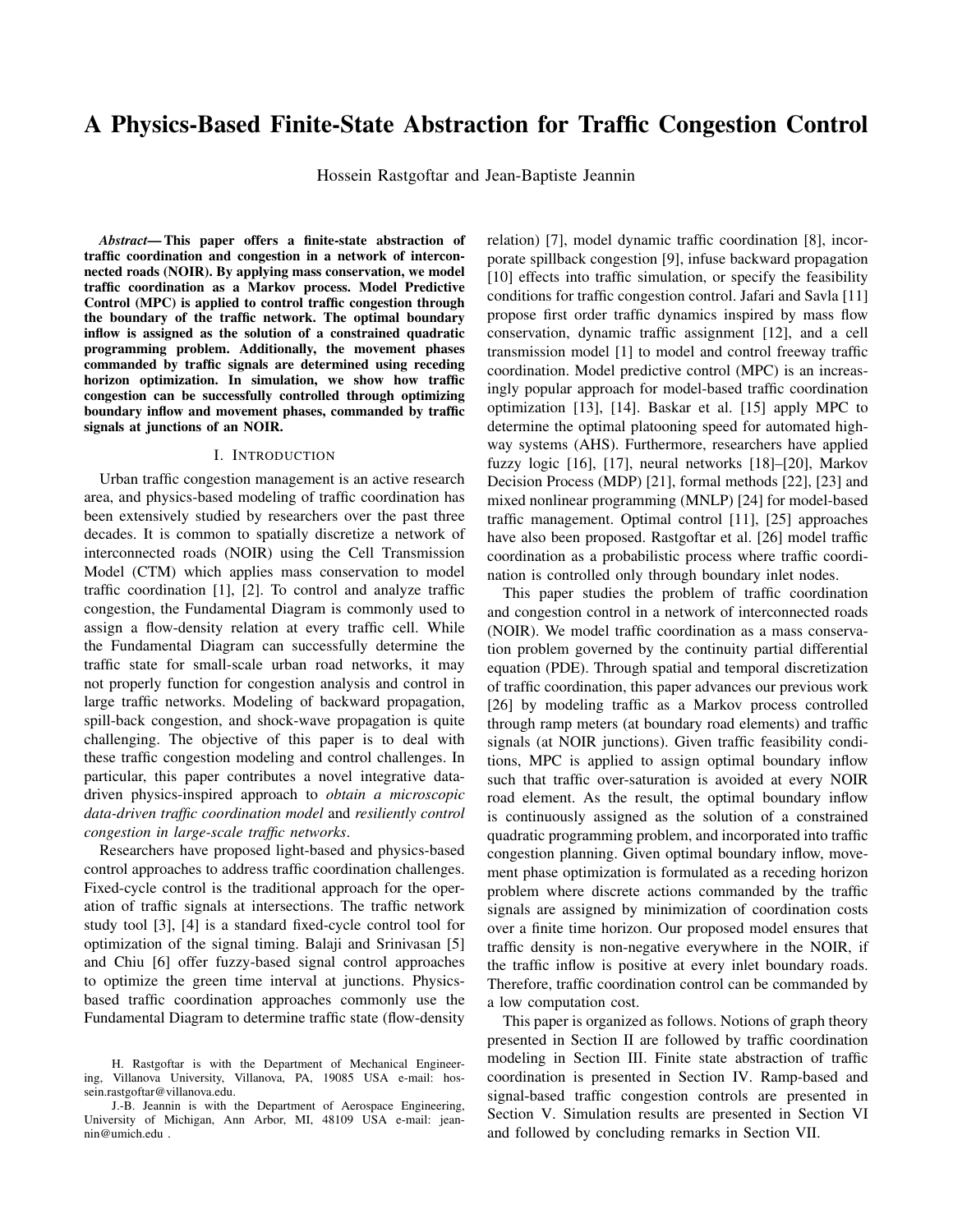towards  $82 O_{9}$  when  $\overline{2}$  is the active movement phase over time interval » $\ell_i$  - $\ell_{\geq 1}$ <sup>'</sup>/<sub>4</sub>. Note that

$$
\mathcal{Q}_{9-8}^{-1}{}_{-}^{0} = 1 \tag{13}
$$

for every 2 . We define  $P^{\perp}$ <sup>o</sup> = diag  $?2^{1}$   $^{\circ}$  -  $?4^{1}$   $^{\circ}$  -  $?4^{1}$   $^{\circ}$  , where  $?4^{1}$   $^{\circ}$  = 0 8\_ 2 . This implies that the outflow of the exit node is zero. Also, matrix  $Q^1$ <sup>o</sup> =  $\mathcal{Q}_{g,q}$ <sup>1</sup><sup>o</sup> 2 R<sup>1</sup><sup>#</sup>,<sup>1°</sup> <sup>1</sup><sup>#</sup>,<sup>1°</sup> is non-negative, and

$$
\mathcal{Q}_{\#_{s}1.9^{1} - \theta} = \begin{cases} 1 & \theta = \#_{s}12 \vee \\ 0 & \text{otherwise} \end{cases} \tag{14}
$$

Eq. (14) implies that traffic does not flow from the exit node  $\#$  1 2  $\vee$  to any other element  $92 \vee n \vee$ . The traffic network dynamics is given by

$$
\mathbf{X}^1: \, \Box \, \mathbf{1}^0 = \mathbf{A}^1 \Box^0 \mathbf{X}^1 \cdot \Box^0 \, \Box \, \mathbf{g}^1 \cdot \Box^0 \tag{15}
$$

where  $\mathbf{x}^1$ :  $\circ$  =  $d_1$  1:  $\circ$   $d_{\#_1}$  1:  $\circ$  3 and **g** = **g**<sup>)</sup>  $6 \#_{s} 1$ <sup>)</sup> =  $\sqrt[3]{6}$   $8 \times 2$  R<sup>1</sup> $\#_{s} 1^{\circ}$  1 is defined as follows:

$$
\delta_{\beta} \cdot \cdot \cdot = \begin{cases}\n\mathbf{8} D_{\beta} \cdot \cdot \cdot & \text{if } \beta \geq \sqrt{\beta} = \\
\mathbf{3} \cdot \cdot \cdot & \text{if } \beta \geq \sqrt{\sqrt{\beta}} \\
\mathbf{3} \cdot \cdot \cdot & \text{if } \beta \geq \sqrt{\sqrt{\beta}} \\
\mathbf{4} \cdot \cdot \cdot & \text{if } \beta \geq \sqrt{\sqrt{\beta}}\n\end{cases} \tag{16}
$$

Also,

$$
A^{1}{}_{-}{}^{0} = I \quad P^{1}{}_{-}{}^{0}{}_{,s} Q^{1}{}_{-}{}^{0} P^{1}{}_{-}{}^{0} = \begin{array}{cc} C^{1}{}_{-}{}^{0} & 0 \\ D^{1}{}_{-}{}^{0} & 1 \end{array}.
$$

where every column of non-negative matrix **A** :  $R^{1\#_{s}1^{0} \to \#_{s}1^{0}}$  sums to 1 for every movement phase  $\equiv 2$ , **C** :  $\mathbb{R}^* \neq$ , and  $\mathbb{D}^1$   $\circ$  2  $\mathbb{R}^1 \neq$ . Eigenvalues of matrix  $C^1$ <sup>o</sup> are all placed inside a disk of radius A  $\dot{Y}$  1 with center at the origin. Note that the *8*-th entry of matrix **D** :  $\cdot$  R<sup>1 #</sup> specifies the fraction of traffic flow exiting the NOIR from node  $82 \vee \cdot$ . Traffic dynamics at non-exit nodes is given by

$$
\mathbf{X}^{j-1} \div \mathbf{I}^0 = \mathbf{C}^{-1} \mathbf{I}^0 \mathbf{X}^{j-1} \div \mathbf{I}^0 \mathbf{I} \mathbf{I}^0 \cdot \mathbf{I}^0 \tag{17}
$$

where  $\mathbf{x} \cdot 1$ :  $\circ = d_1 1$ :  $\circ \qquad d_{\#} 1$ :  $\circ \qquad$ .

### IV. PROBLEM SPECIFICATION

Linear Temporal Logic (LTL) is used to specify the conservation-based traffic coordination dynamics [27] and present the feasibility conditions. Every LTL formula consists of a set of atomic propositions, logical operators, and temporal operators. Logical operators include : ("negation"),  $($  "disjunction"),  $\wedge$  ("conjunction"), and ) ("implication"). LTL formulae also use temporal operators  $\Box$  ("always"), ("next"),  $\lozenge$  ("eventually"), and  $\bigcup$  ("until").

We extend discrete-time LTL with the syntactic sugar  $\Box_{f0}$ <sub>-••– $\#_{q}$ g to specify satisfaction of a certain property in</sub> the next  $\#_q$ , 1 time steps. More specifically,  $\Box_{f0}$ - $\Box_{fq}$ at discrete time : if and only if  $i$  is satisfied at discrete times : to time :  $\#_g$  [26].

The problem of traffic coordination can be formally specified by a finite-state abstraction defined by tuple

$$
M = {}^{1}S \cdot A \cdot H \cdot C^{\circ} \cdot
$$

where S is the state set, A is the discrete action set,  $H : S$ A ! S is the state transition relation, and  $C: S \ A \vdash R$ is the immediate cost function.

*A. State set* S

Set S is mathematically defined by

S = fB = ¹**x**–**g**– \_– gº **x** 2 **X**– **g** 2 **G**– \_ 2 – g 2 f0–1g <sup>&</sup>lt;g– (18)

where the traffic density vector **x** =  $d_1$   $d_{\#_1}$ <sup>)</sup> 2 **X**  $R^{\#}$ ,<sup>1</sup> and input vector **g** 2 **G**  $R^{\#}$ ,<sup>1</sup> were introduced in Section III, and **X** and **G** are compact sets. Also,  $=$   $-1-Z_1$   $\overline{z}$   $\overline{z}$   $\overline{z}$  is a movement phase, and  $g = {}^{1}g_{1}$ -  $-g_{e}^{0}$  2 f0-1g<sup>2</sup>, where  $g_{g}$  2 f0-1g is the activation index at junction  $82$  W. An execution of the proposed system is expressed by  $B = B_0B_1B_2$ - where  $B_1 = B_2B_2$ ¹**x**»:¼–**g**: – \_»:¼– g»:¼º is the state of the system at time :.

Feasibility Condition 1: Traffic density, defined as the number of cars at a road element, is a positive quantity everywhere in the NOIR. It is also assumed that every road element has maximum capacity  $d_{\text{max}}$ . Therefore, the number of cars cannot exceed  $d_{\text{max}}$  in any real road element  $82 \vee \dots$ These two requirements can be formally specified as follows:

$$
\sum_{2\vee\cdot} \Box_{f0} \dots \#_{g0}{}^1 d_8 \quad 0 \wedge d_8 \quad d_{\text{max}}^{\circ} \cdot \quad (1)
$$

If feasibility condition  $\frac{1}{1}$  is satisfied at every real road element, then traffic over-saturation is avoided everywhere in the NOIR, at every discrete time :.

Optional Condition 2: Boundary inflow should satisfy the following feasibility condition at every discrete time ::

$$
\Box_{f0} \cdots \mathscr{H}_{g0} \qquad D_g = D_0 \qquad (2)
$$

Boundary condition  $\begin{pmatrix} 2 \end{pmatrix}$  constrains the number of vehicles entering the NOIR to be exactly  $D_0$  at any time :. Note that  $D_0$  is an upper bound on vehicles entering the NOIR. However, in the simulation results presented, traffic demand is significant such that the NOIR is maximally utilized by as many vehicles as possible.

## *B. Action Set* A

 $82$ 

Action set  $A$  : T ! assigns the next acceptable movement at every junction  $82 \text{ W}$ , given the current NOIR activation index  $\hat{g}$  2 T = f0-1g<sup><</sup> and movement phase  $=$  $^1$ <sub>-1</sub>-  $^ -\text{-}$   $^ \circ$ , i.e.  $g = ^1g_1$ -  $-g_5$ °,  $g_8$  2 f0-1g, 82 W. We write  $_{\hat{a}}$  for the value of  $_{\hat{b}}$  in the next state, i.e.  $_{\hat{a}}^{1}$  :  $^{\circ}$  =  $_{\hat{a}}^{1}$  :  $_{\circ}^{3}$  1°, and similarly for other variables. Actions are constrained and must satisfy one of the following LTL formula:

$$
{}^{1}g_{\theta} = 0^{\circ} \t\t ) \t\t -\t\t s - \t\t \delta \t\t 2 \t\t s - \t\t - \t\t \delta \t = -\t\t s \t\t 3 \t\t 4
$$

$$
{}^{1}g_{\theta} = 1^{\circ} \qquad \qquad \underline{\qquad}_{\theta} - \hat{\beta} \qquad \underline{2} \qquad g - \qquad \qquad (4-8)
$$

Combining  $(3-8)$  and  $(4-8)$ , the next movement phase must satisfy the following LTL formula:

$$
\Box_{f0} \dots \not x_{g9} \qquad \bar{a} = -8 \quad 2 \quad 8 \quad \Box \, ^1 \mathcal{G}_8 = 1^\circ \qquad \Box \, \bar{a} = -8^\circ \hat{a} \quad 2 \quad 8 \quad .
$$
  
82W (5)